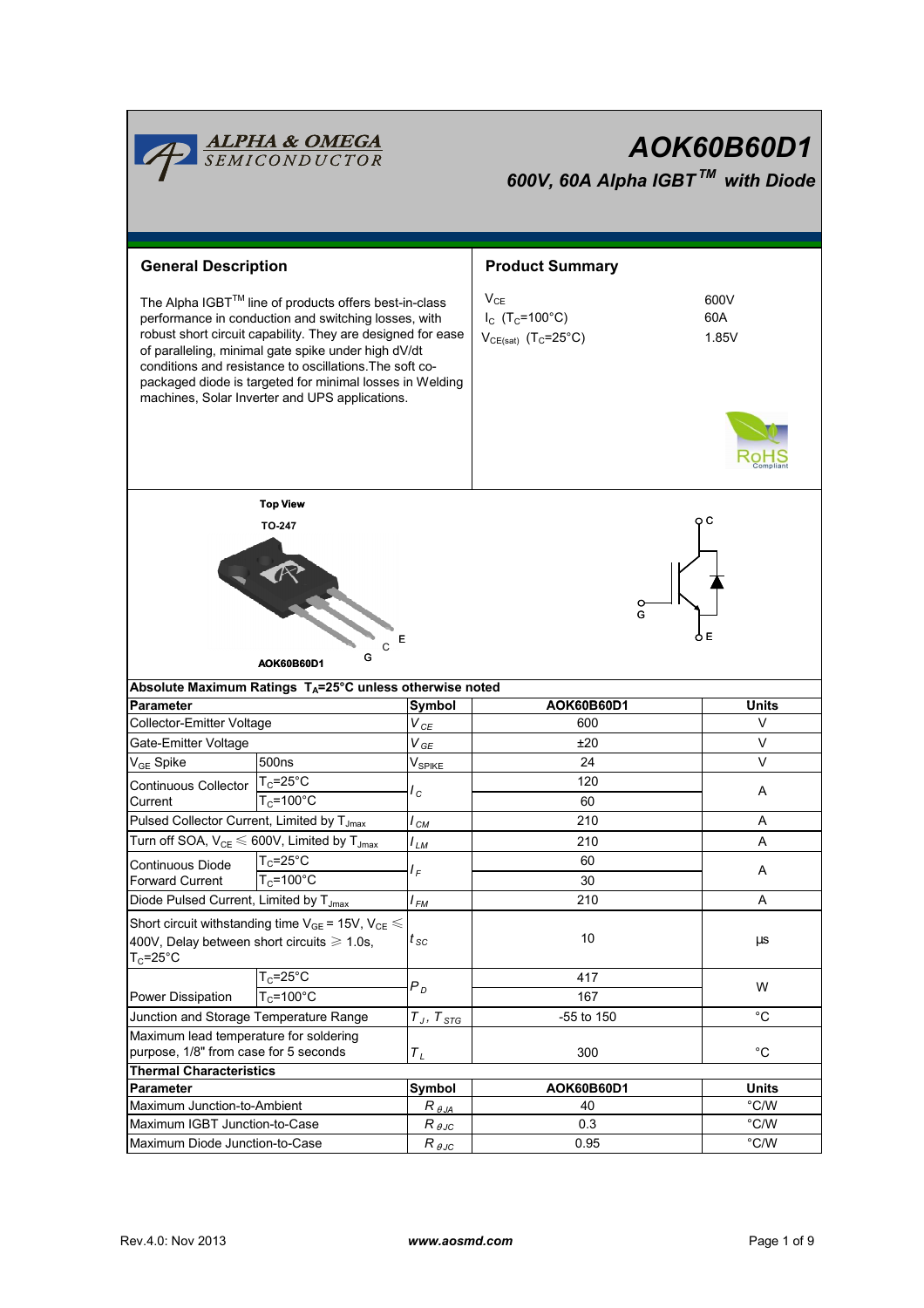

#### **Electrical Characteristics (TJ=25°C unless otherwise noted)**

| Symbol                        | <b>Parameter</b>                                                                                           | <b>Conditions</b>                                                                                                              |                               |                          | <b>Typ</b>                   | Max                          | <b>Units</b> |  |  |  |  |
|-------------------------------|------------------------------------------------------------------------------------------------------------|--------------------------------------------------------------------------------------------------------------------------------|-------------------------------|--------------------------|------------------------------|------------------------------|--------------|--|--|--|--|
| <b>STATIC PARAMETERS</b>      |                                                                                                            |                                                                                                                                |                               |                          |                              |                              |              |  |  |  |  |
| $BV_{CES}$                    | Collector-Emitter Breakdown Voltage                                                                        | $I_C$ =1mA, $V_{GE}$ =0V, T <sub>J</sub> =25°C                                                                                 |                               | 600                      |                              | $\overline{\phantom{a}}$     | V            |  |  |  |  |
| $V_{CE(sat)}$                 | <b>Collector-Emitter Saturation Voltage</b>                                                                |                                                                                                                                | $T_{\parallel} = 25^{\circ}C$ | $\overline{\phantom{a}}$ | 1.85                         | 2.4                          | V            |  |  |  |  |
|                               |                                                                                                            | $V_{GE}$ =15V, I <sub>C</sub> =60A                                                                                             | $T_J = 125$ °C                |                          | 2.2                          |                              |              |  |  |  |  |
|                               |                                                                                                            |                                                                                                                                | $T_i = 150^{\circ}$ C         | $\overline{\phantom{a}}$ | 2.3                          | $\overline{a}$               |              |  |  |  |  |
| $V_F$                         | Diode Forward Voltage                                                                                      | $V_{GE}$ =0V, I <sub>C</sub> =30A                                                                                              | $T_1 = 25^{\circ}C$           |                          | 1.34                         | 1.9                          | V            |  |  |  |  |
|                               |                                                                                                            |                                                                                                                                | $T_d = 125^{\circ}C$          |                          | 1.31                         |                              |              |  |  |  |  |
|                               |                                                                                                            |                                                                                                                                | $T_i = 150^{\circ}$ C         | $\overline{\phantom{a}}$ | 1.28                         |                              |              |  |  |  |  |
| $V_{GE(th)}$                  | Gate-Emitter Threshold Voltage                                                                             | $V_{CE}$ =5V, I <sub>C</sub> =1mA                                                                                              |                               |                          | 5.4                          | $\overline{\phantom{0}}$     | V            |  |  |  |  |
| $I_{CES}$                     | Zero Gate Voltage Collector Current                                                                        | $V_{CE}$ =600V, $V_{GE}$ =0V                                                                                                   | $T_{J} = 25^{\circ}C$         |                          |                              | 10                           | μA           |  |  |  |  |
|                               |                                                                                                            |                                                                                                                                | $T_i = 125$ °C                |                          |                              | 1000                         |              |  |  |  |  |
|                               |                                                                                                            |                                                                                                                                | $T_J = 150^{\circ}$ C         | $\overline{\phantom{a}}$ |                              | 5000                         |              |  |  |  |  |
| $I_{GES}$                     | Gate-Emitter leakage current                                                                               | $V_{CE}$ =0V, $V_{GE}$ =±20V                                                                                                   |                               | $\overline{\phantom{a}}$ |                              | ±100                         | nА           |  |  |  |  |
| $g_{FS}$                      | Forward Transconductance                                                                                   | $V_{CE}$ =20V, I <sub>C</sub> =60A                                                                                             |                               | 25                       |                              | S                            |              |  |  |  |  |
|                               | <b>DYNAMIC PARAMETERS</b>                                                                                  |                                                                                                                                |                               |                          |                              |                              |              |  |  |  |  |
| $C_{\text{ies}}$              | Input Capacitance                                                                                          |                                                                                                                                | $\overline{\phantom{a}}$      | 3288                     | $\qquad \qquad \blacksquare$ | рF                           |              |  |  |  |  |
| $C_{\text{oes}}$              | Output Capacitance                                                                                         | $V_{GE}$ =0V, $V_{CE}$ =25V, f=1MHz                                                                                            | $\overline{\phantom{a}}$      | 369                      | $\overline{\phantom{a}}$     | рF                           |              |  |  |  |  |
| $C_{res}$                     | Reverse Transfer Capacitance                                                                               |                                                                                                                                | $\overline{\phantom{a}}$      | 11.3                     | $\overline{\phantom{a}}$     | рF                           |              |  |  |  |  |
| $Q_g$                         | <b>Total Gate Charge</b>                                                                                   |                                                                                                                                |                               |                          | 75                           | $\overline{\phantom{0}}$     | nС           |  |  |  |  |
| $Q_{ge}$                      | Gate to Emitter Charge                                                                                     | $V_{GE}$ =15V, V <sub>CE</sub> =480V, I <sub>C</sub> =60A                                                                      | $\overline{\phantom{a}}$      | 27.3                     | $\overline{\phantom{0}}$     | nС                           |              |  |  |  |  |
| $Q_{gc}$                      | Gate to Collector Charge                                                                                   |                                                                                                                                | $\overline{\phantom{a}}$      | 24.7                     | $\frac{1}{2}$                | nС                           |              |  |  |  |  |
| $I_{C(SC)}$                   | Short circuit collector current, Max.<br>1000 short circuits, Delay between<br>short circuits $\geq 1.0$ s | $V_{GE}$ =15V, V <sub>CE</sub> =400V, R <sub>G</sub> =25 $\Omega$                                                              | $\overline{\phantom{a}}$      | 210                      | $\overline{a}$               | A                            |              |  |  |  |  |
| $R_q$                         | Gate resistance                                                                                            | $f = 1$ MHz                                                                                                                    |                               |                          | 1.4                          |                              | Ω            |  |  |  |  |
|                               | SWITCHING PARAMETERS, (Load Iductive, TJ=25°C)                                                             |                                                                                                                                |                               |                          |                              |                              |              |  |  |  |  |
| $t_{D(0n)}$                   | Turn-On DelayTime                                                                                          |                                                                                                                                |                               | $\overline{a}$           | 32                           | $\qquad \qquad \blacksquare$ | ns           |  |  |  |  |
| $t_{r}$                       | Turn-On Rise Time                                                                                          | $T_J = 25$ °C                                                                                                                  |                               | 76                       | $\overline{a}$               | ns                           |              |  |  |  |  |
| $t_{D(Off)}$                  | Turn-Off Delay Time                                                                                        | $V_{GE}$ =15V, $V_{CE}$ =400V, I <sub>C</sub> =60A,                                                                            |                               | 74                       |                              | ns                           |              |  |  |  |  |
| $t_f$                         | <b>Turn-Off Fall Time</b>                                                                                  | $R_G = 5\Omega,$                                                                                                               |                               | 16                       |                              | ns                           |              |  |  |  |  |
| $E_{on}$                      | Turn-On Energy                                                                                             | Parasitic Inductance=150nH                                                                                                     |                               | 3.1                      |                              | mJ                           |              |  |  |  |  |
| $E_{\rm off}$                 | Turn-Off Energy                                                                                            |                                                                                                                                | $\overline{\phantom{a}}$      | 0.73                     | $\qquad \qquad -$            | mJ                           |              |  |  |  |  |
| $E_{\text{total}}$            | <b>Total Switching Energy</b>                                                                              |                                                                                                                                | $\overline{\phantom{0}}$      | 3.8                      |                              | mJ                           |              |  |  |  |  |
| $t_{\scriptscriptstyle{H}}$   | Diode Reverse Recovery Time                                                                                |                                                                                                                                |                               |                          | 137                          | $\overline{\phantom{a}}$     | ns           |  |  |  |  |
| $Q_{\pi}$                     | Diode Reverse Recovery Charge                                                                              | $T_{\rm J}$ =25°C                                                                                                              |                               | 0.84                     | $\overline{\phantom{0}}$     | μC                           |              |  |  |  |  |
| $\overline{I_{\frac{rm}{2}}}$ | Diode Peak Reverse Recovery Current                                                                        | $I_F = 30A$ , dl/dt=200A/ $\mu$ s, V <sub>CE</sub> =400V                                                                       |                               |                          | $10$                         |                              | Α            |  |  |  |  |
|                               | SWITCHING PARAMETERS, (Load Iductive, TJ=150°C)                                                            |                                                                                                                                |                               |                          |                              |                              |              |  |  |  |  |
| $t_{D(0n)}$                   | Turn-On DelayTime                                                                                          |                                                                                                                                |                               |                          | 31                           | $\qquad \qquad \blacksquare$ | ns           |  |  |  |  |
| $t_{r}$                       | Turn-On Rise Time                                                                                          | $T_i = 150^{\circ}$ C<br>$V_{GE}$ =15V, $V_{CE}$ =400V, I <sub>C</sub> =60A,<br>$R_G = 5\Omega,$<br>Parasitic Inductance=150nH |                               | $\overline{\phantom{a}}$ | 78                           | $\overline{\phantom{0}}$     | ns           |  |  |  |  |
| $t_{D(Off)}$                  | Turn-Off Delay Time                                                                                        |                                                                                                                                |                               | $\overline{\phantom{a}}$ | 89                           | $\overline{\phantom{0}}$     | ns           |  |  |  |  |
| $t_f$                         | Turn-Off Fall Time                                                                                         |                                                                                                                                |                               | $\overline{\phantom{a}}$ | 16                           |                              | ns           |  |  |  |  |
| $E_{on}$                      | Turn-On Energy                                                                                             |                                                                                                                                |                               | $\overline{\phantom{a}}$ | 3.5                          |                              | mJ           |  |  |  |  |
| $E_{\text{off}}$              | Turn-Off Energy                                                                                            |                                                                                                                                |                               | $\blacksquare$           | 1.2                          | $\overline{\phantom{a}}$     | mJ           |  |  |  |  |
| $E_{total}$                   | <b>Total Switching Energy</b>                                                                              |                                                                                                                                |                               |                          | 4.7                          |                              | mJ           |  |  |  |  |
| $t_{rr}$                      | Diode Reverse Recovery Time                                                                                |                                                                                                                                |                               |                          | 234                          |                              | ns           |  |  |  |  |
| $Q_{rr}$                      | Diode Reverse Recovery Charge                                                                              | $T_{\parallel}$ =150°C<br>$I_F = 30A$ , dl/dt=200A/ $\mu$ s, V <sub>CE</sub> =400V                                             |                               |                          | 1.7                          |                              | μC           |  |  |  |  |
| $I_{rm}$                      | Diode Peak Reverse Recovery Current                                                                        |                                                                                                                                |                               | $\overline{\phantom{a}}$ | 13.8                         | $\overline{a}$               | A            |  |  |  |  |
|                               |                                                                                                            |                                                                                                                                |                               |                          |                              |                              |              |  |  |  |  |

THIS PRODUCT HAS BEEN DESIGNED AND QUALIFIED FOR THE CONSUMER MARKET. APPLICATIONS OR USES AS CRITICAL COMPONENTS IN LIFE SUPPORT DEVICES OR SYSTEMS ARE NOT AUTHORIZED. AOS DOES NOT ASSUME ANY LIABILITY ARISING OUT OF SUCH APPLICATIONS OR USES OF ITS PRODUCTS. AOS RESERVES THE RIGHT TO IMPROVE PRODUCT DESIGN, FUNCTIONS AND RELIABILITY WITHOUT NOTICE.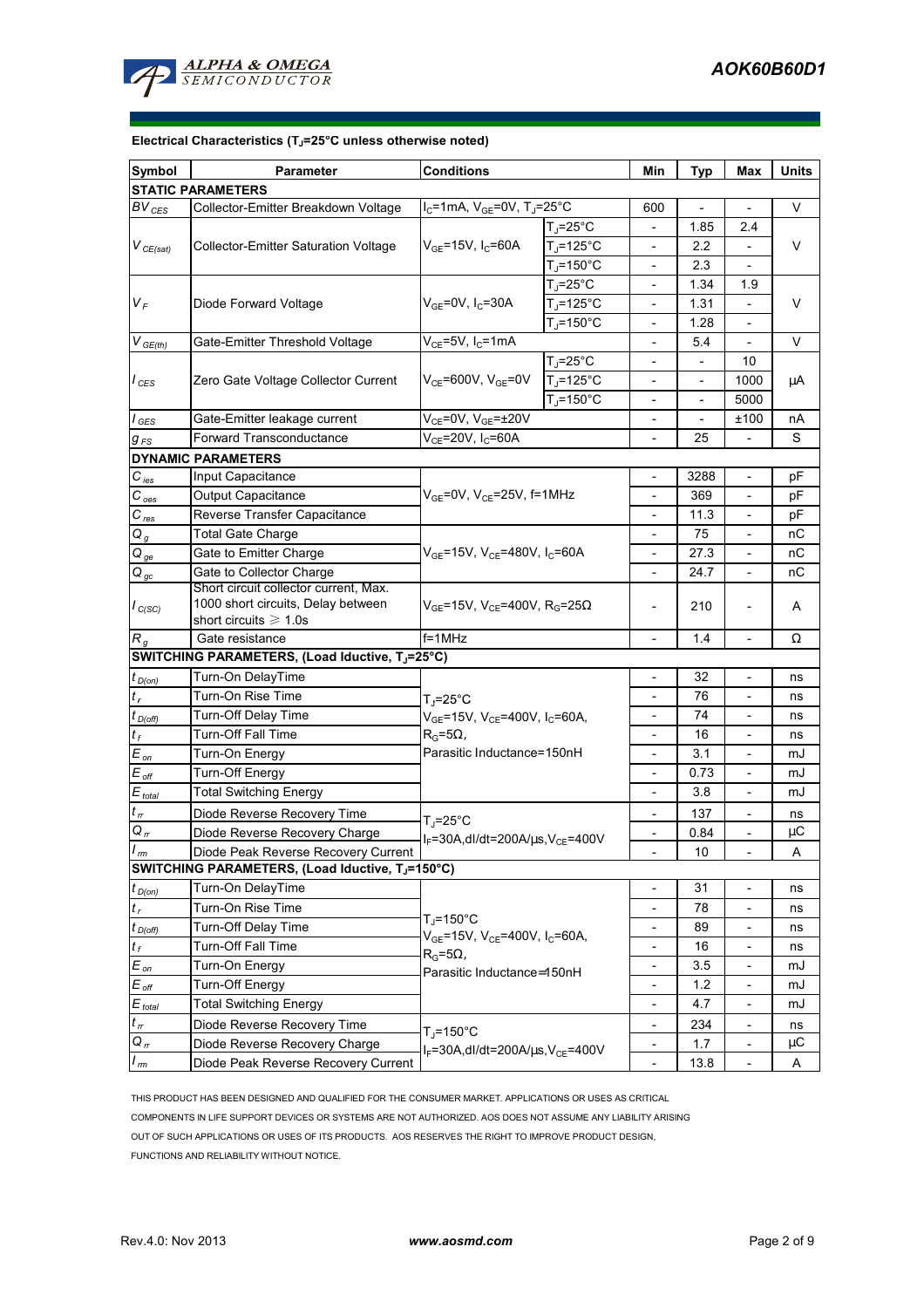

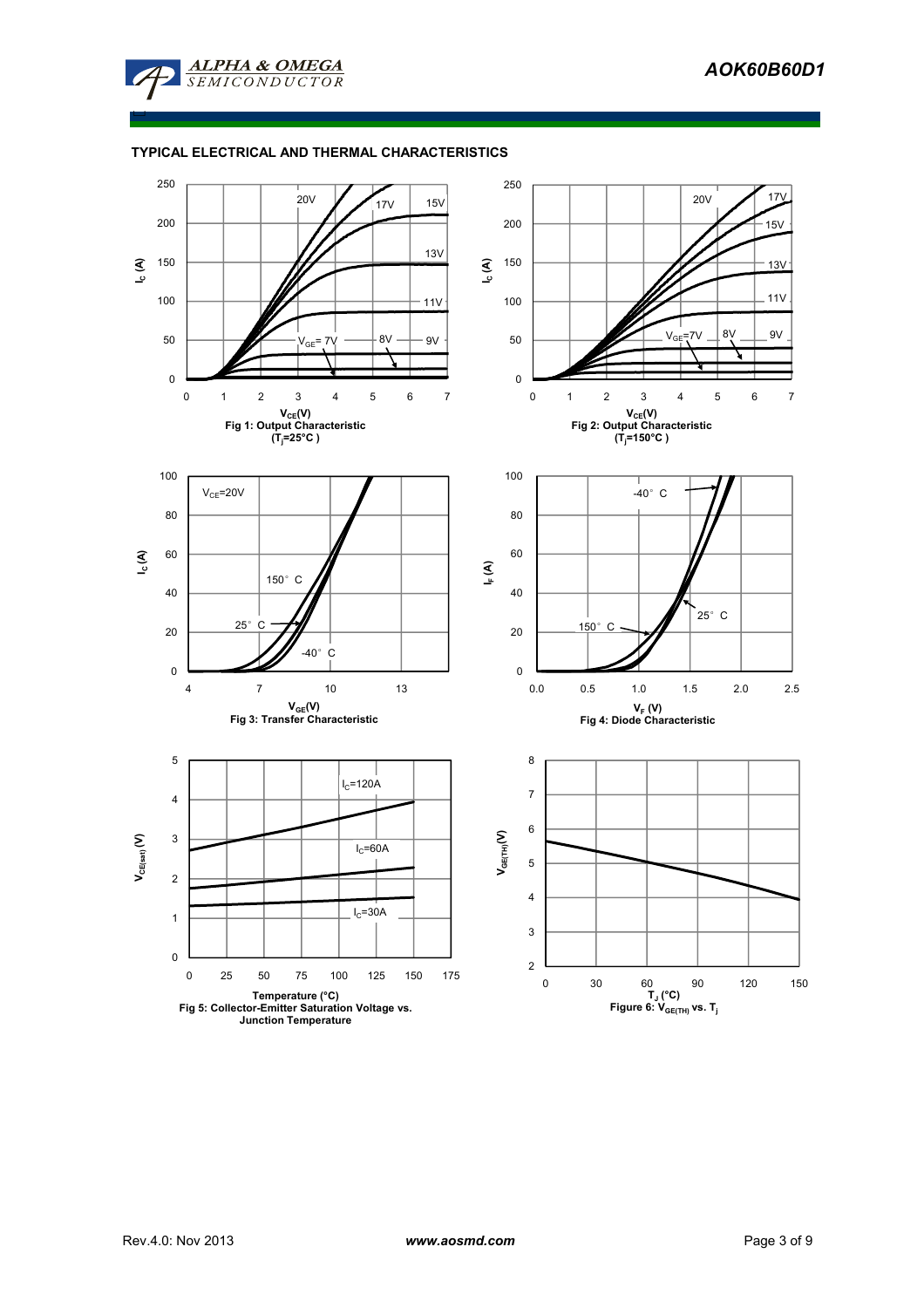

□

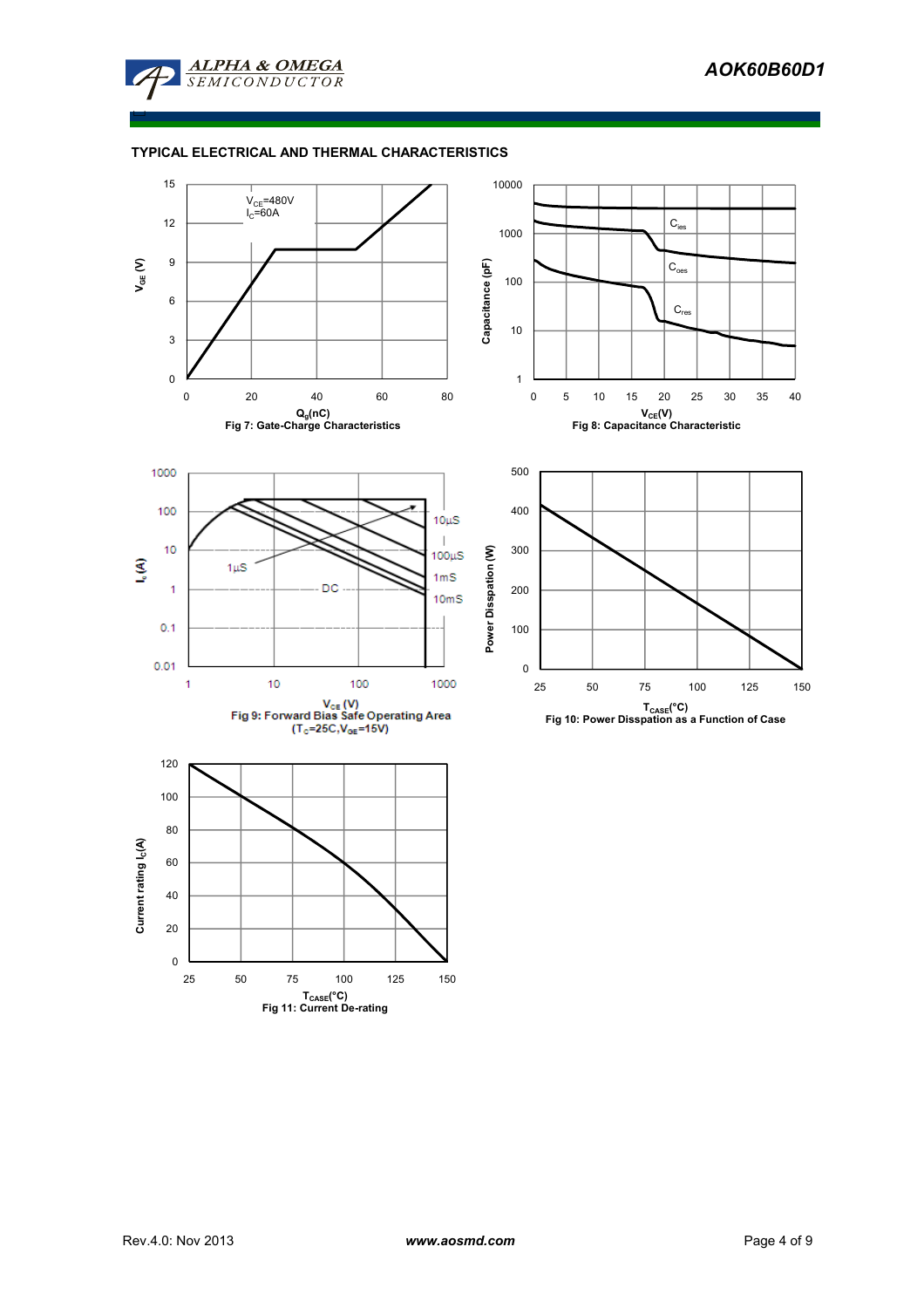

≤

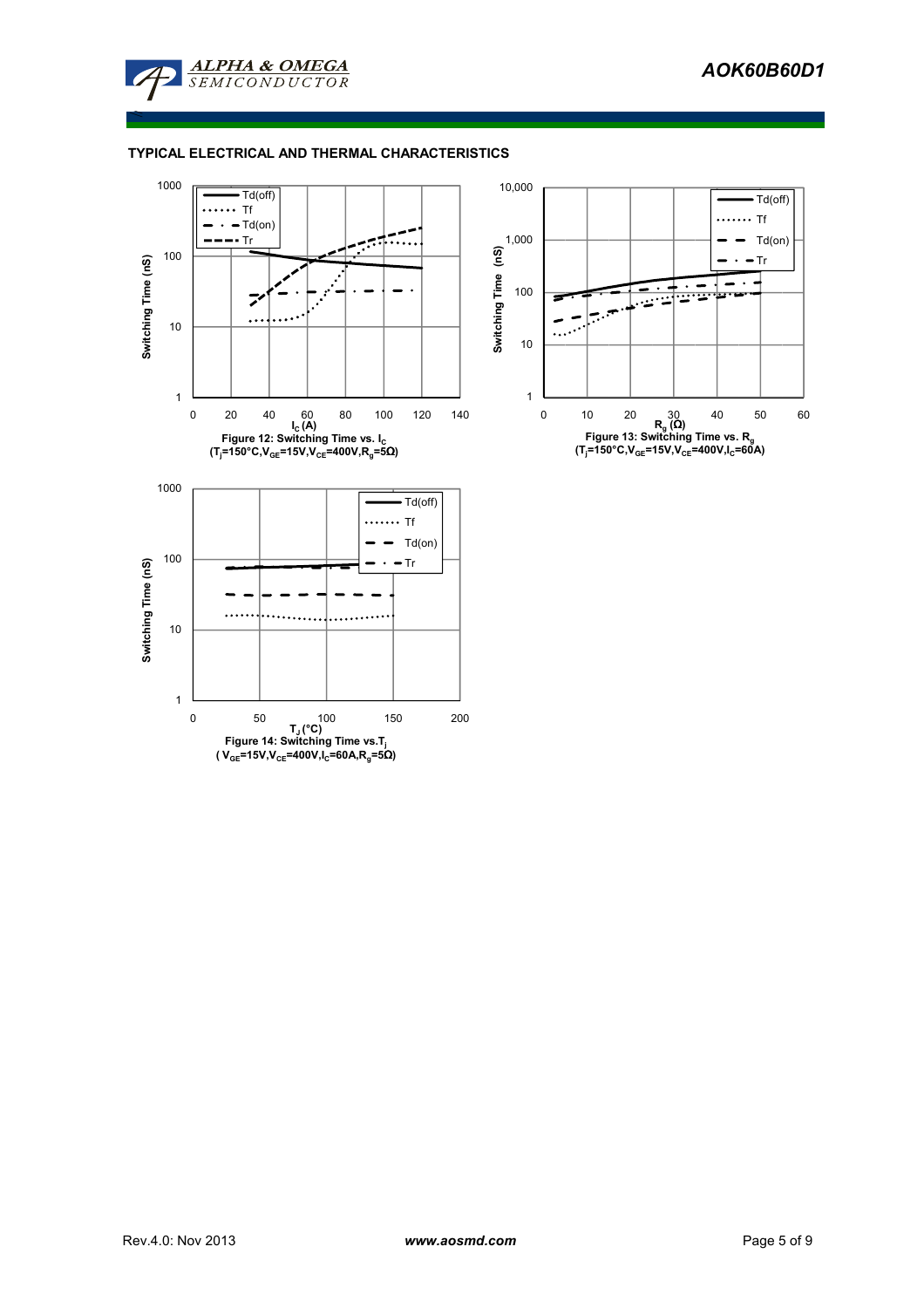

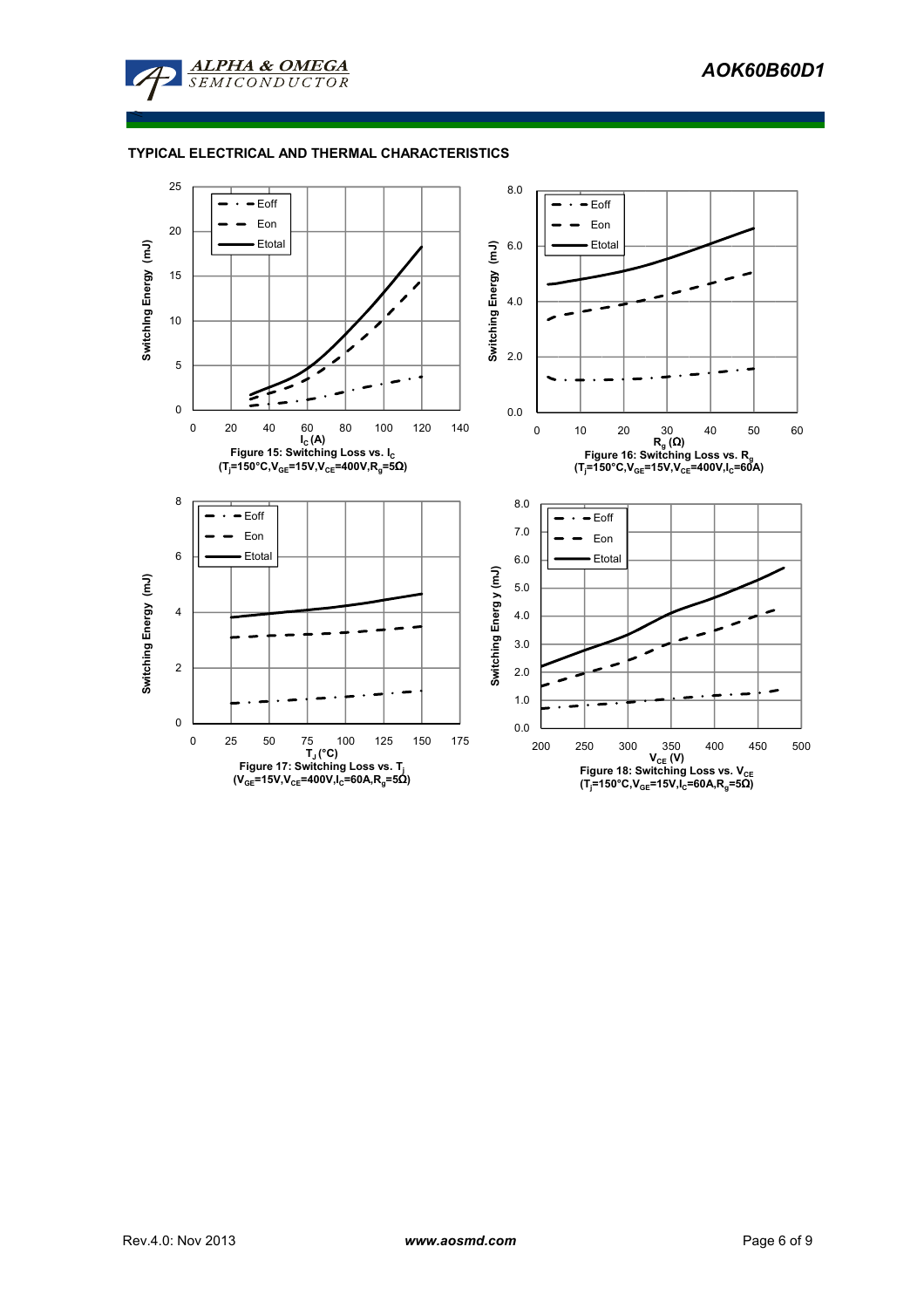

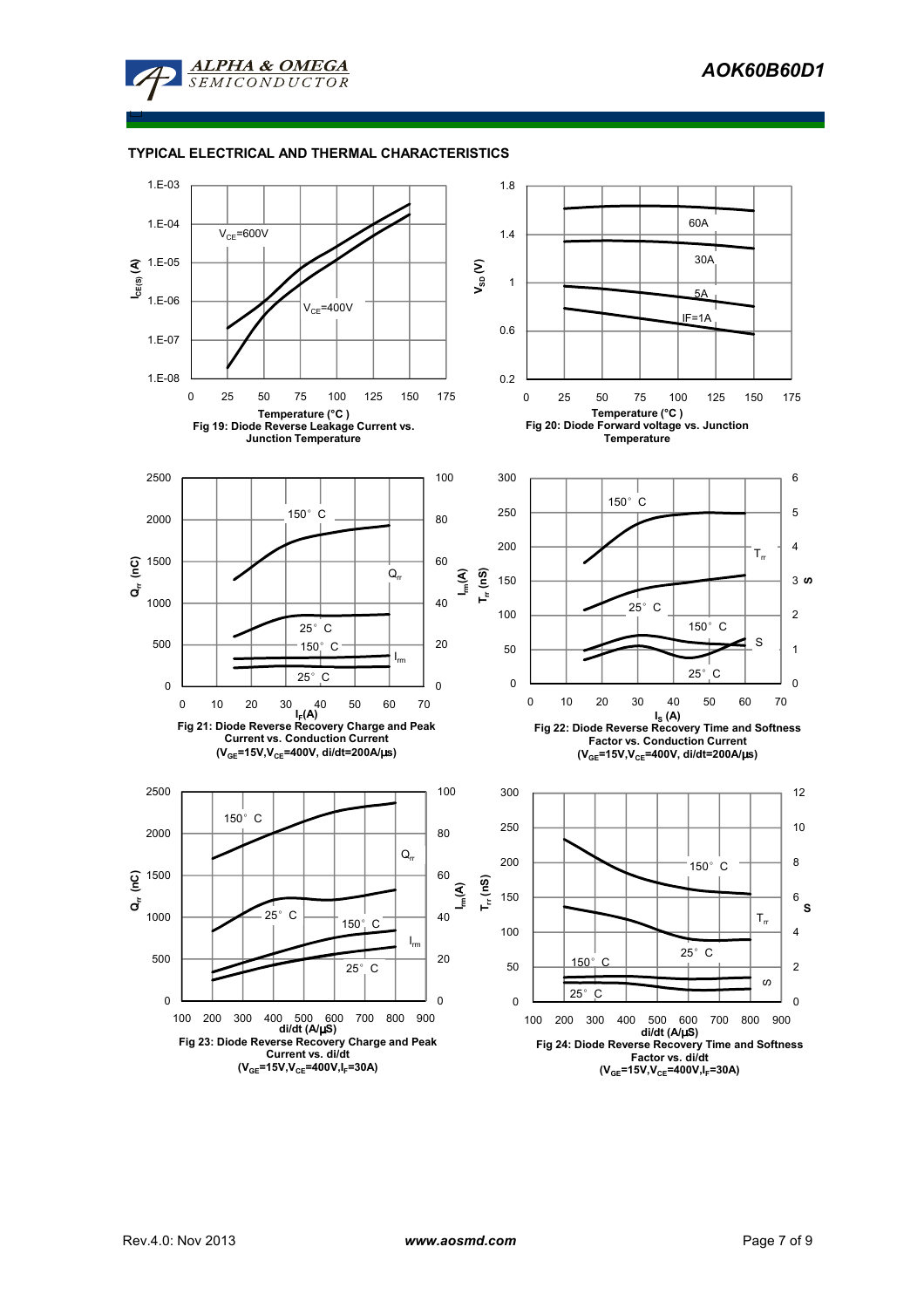

□